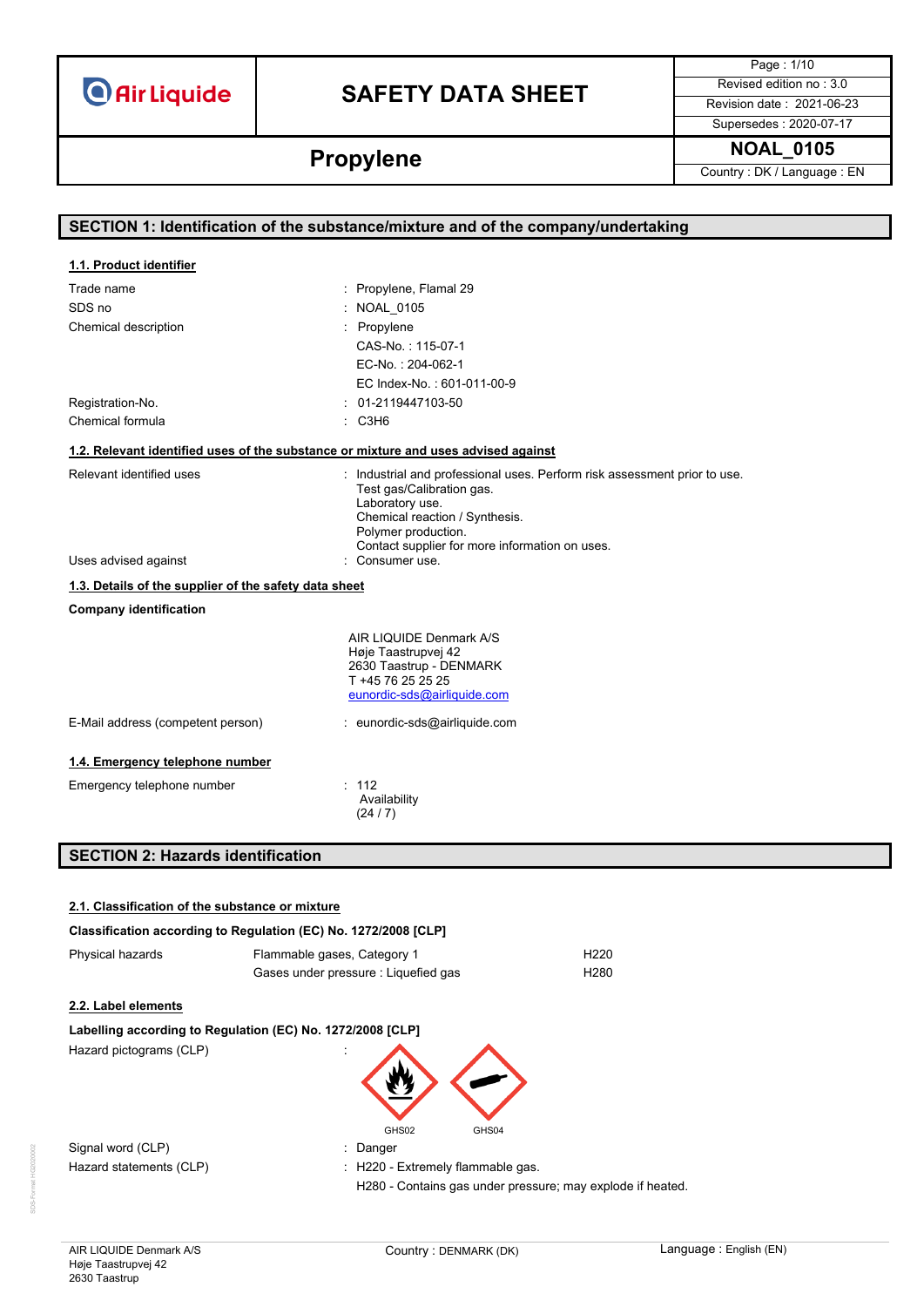# **SAFETY DATA SHEET** Revised edition no : 3.0

Page : 2/10 Supersedes : 2020-07-17

# **Propylene** NOAL\_0105

Precautionary statements (CLP)

| - Prevention : P210 - Keep away from heat, hot surfaces, sparks, open flames and other ignition sources. No<br>smoking. |
|-------------------------------------------------------------------------------------------------------------------------|
| - Response : P377 - Leaking gas fire: Do not extinguish, unless leak can be stopped safely.                             |
| P381 - In case of leakage, eliminate all ignition sources.                                                              |
| - Storage : P403 - Store in a well-ventilated place.                                                                    |

#### **2.3. Other hazards**

: Contact with liquid may cause cold burns/frostbite.

### **SECTION 3: Composition/information on ingredients**

#### **3.1. Substances**

| Name      | <b>Product identifier</b>                                                                                      | Composition [V-%]: | <b>Classification according to</b><br><b>Regulation (EC) No. 1272/2008 [CLP]</b> |
|-----------|----------------------------------------------------------------------------------------------------------------|--------------------|----------------------------------------------------------------------------------|
| Propylene | (CAS-No.) 115-07-1<br>(EC-No.) 204-062-1<br>(EC Index-No.) 601-011-00-9<br>(Registration-No.) 01-2119447103-50 |                    | Flam. Gas 1, H220<br>Press. Gas (Lig.), H280                                     |

*Contains no other components or impurities which will influence the classification of the product.*

: Not applicable. **3.2. Mixtures**

### **SECTION 4: First aid measures**

### **4.1. Description of first aid measures**

| - Inhalation   | : Remove victim to uncontaminated area wearing self contained breathing apparatus. Keep<br>victim warm and rested. Call a doctor. Perform cardiopulmonary resuscitation if breathing<br>stopped. |
|----------------|--------------------------------------------------------------------------------------------------------------------------------------------------------------------------------------------------|
| - Skin contact | : In case of frostbite spray with water for at least 15 minutes. Apply a sterile dressing. Obtain<br>medical assistance.                                                                         |
| - Eye contact  | : Immediately flush eyes thoroughly with water for at least 15 minutes.                                                                                                                          |
| - Ingestion    | : Ingestion is not considered a potential route of exposure.                                                                                                                                     |
|                | 4.2. Most important symptoms and effects, both acute and delayed                                                                                                                                 |
|                | : In low concentrations may cause narcotic effects. Symptoms may include dizziness, headache,<br>nausea and loss of co-ordination.                                                               |

Refer to section 11.

#### **4.3. Indication of any immediate medical attention and special treatment needed**

: None.

### **SECTION 5: Firefighting measures**

| 5.1. Extinguishing media                                   |                                                             |
|------------------------------------------------------------|-------------------------------------------------------------|
| - Suitable extinguishing media                             | Water spray or fog.                                         |
|                                                            | Dry powder.                                                 |
| - Unsuitable extinguishing media                           | : Carbon dioxide.                                           |
|                                                            | Do not use water jet to extinguish.                         |
| 5.2. Special hazards arising from the substance or mixture |                                                             |
| Specific hazards                                           | : Exposure to fire may cause containers to rupture/explode. |
| Hazardous combustion products                              | : Carbon monoxide.                                          |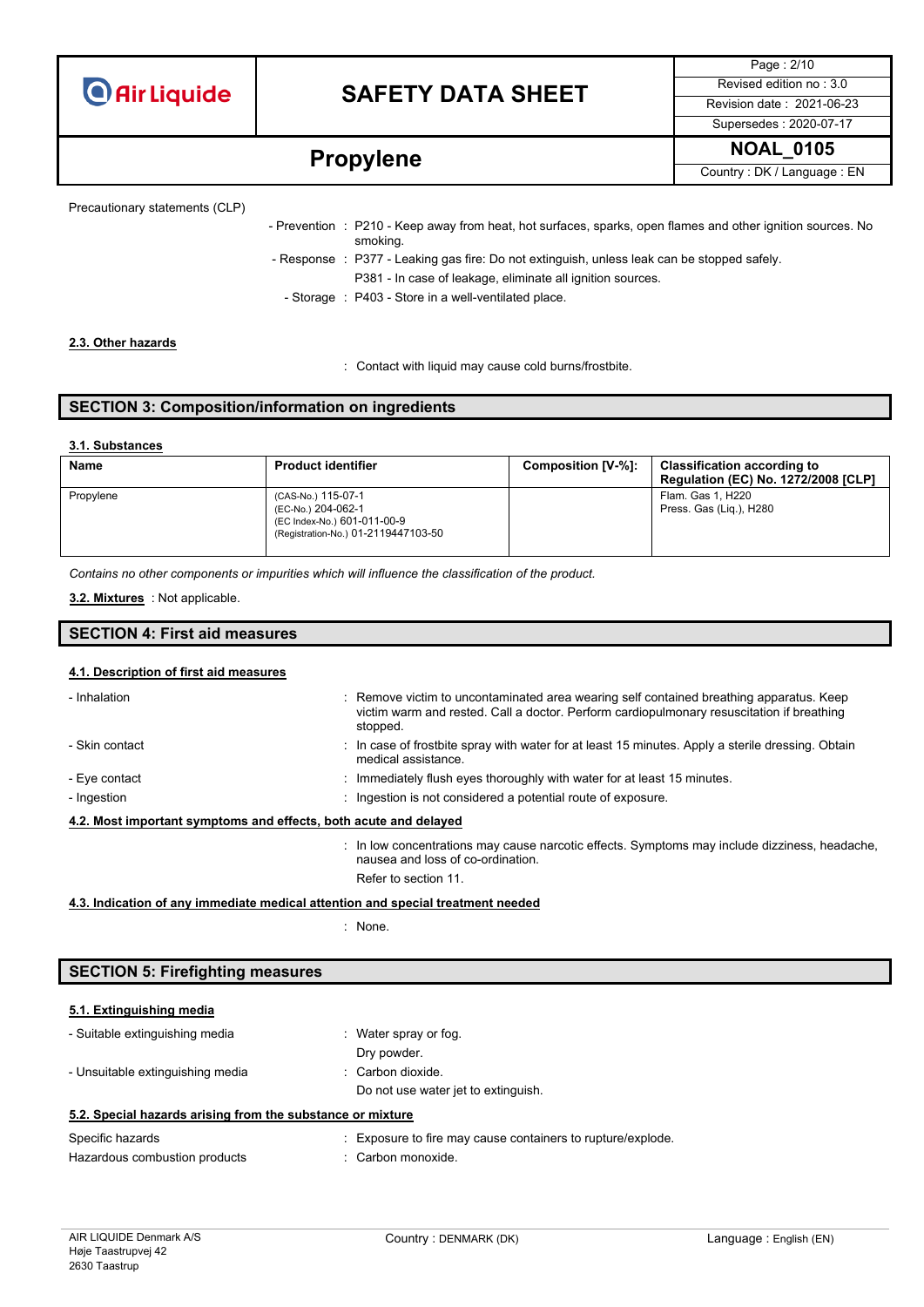

# **SAFETY DATA SHEET** Revised edition no : 3.0

Page : 3/10 Supersedes : 2020-07-17

# **Propylene** NOAL\_0105

| 5.3. Advice for firefighters                   |                                                                                                                                                                                                                                                                                                                   |  |
|------------------------------------------------|-------------------------------------------------------------------------------------------------------------------------------------------------------------------------------------------------------------------------------------------------------------------------------------------------------------------|--|
| Specific methods                               | : Use fire control measures appropriate for the surrounding fire. Exposure to fire and heat<br>radiation may cause gas receptacles to rupture. Cool endangered receptacles with water spray<br>jet from a protected position. Prevent water used in emergency cases from entering sewers and<br>drainage systems. |  |
|                                                | If possible, stop flow of product.                                                                                                                                                                                                                                                                                |  |
|                                                | Use water spray or fog to knock down fire fumes if possible.                                                                                                                                                                                                                                                      |  |
|                                                | Do not extinguish a leaking gas flame unless absolutely necessary. Spontaneous/explosive re-<br>ignition may occur. Extinguish any other fire.                                                                                                                                                                    |  |
|                                                | Move containers away from the fire area if this can be done without risk.                                                                                                                                                                                                                                         |  |
| Special protective equipment for fire fighters | : In confined space use self-contained breathing apparatus.                                                                                                                                                                                                                                                       |  |
|                                                | Standard protective clothing and equipment (Self Contained Breathing Apparatus) for fire<br>fighters.                                                                                                                                                                                                             |  |
|                                                | Standard EN 137 - Self-contained open-circuit compressed air breathing apparatus with full<br>face mask.                                                                                                                                                                                                          |  |
|                                                | Standard EN 469 - Protective clothing for firefighters. Standard - EN 659: Protective gloves for<br>firefighters.                                                                                                                                                                                                 |  |
|                                                |                                                                                                                                                                                                                                                                                                                   |  |

### **SECTION 6: Accidental release measures**

## **6.1. Personal precautions, protective equipment and emergency procedures**

|                                                           | : Try to stop release.                                                                                                    |
|-----------------------------------------------------------|---------------------------------------------------------------------------------------------------------------------------|
|                                                           | Evacuate area.                                                                                                            |
|                                                           | Monitor concentration of released product.                                                                                |
|                                                           | Consider the risk of potentially explosive atmospheres.                                                                   |
|                                                           | Wear self-contained breathing apparatus when entering area unless atmosphere is proved to<br>be safe.                     |
|                                                           | Eliminate ignition sources.                                                                                               |
|                                                           | Ensure adequate air ventilation.                                                                                          |
|                                                           | Prevent from entering sewers, basements and workpits, or any place where its accumulation<br>can be dangerous.            |
|                                                           | Act in accordance with local emergency plan.                                                                              |
|                                                           | Stay upwind.                                                                                                              |
| 6.2. Environmental precautions                            |                                                                                                                           |
|                                                           | : Try to stop release.                                                                                                    |
| 6.3. Methods and material for containment and cleaning up |                                                                                                                           |
|                                                           | : Keep area evacuated and free from ignition sources until any spilled liquid has evaporated<br>(ground free from frost). |
| 6.4. Reference to other sections                          |                                                                                                                           |
|                                                           | : See also sections 8 and 13.                                                                                             |

| <b>SECTION 7: Handling and storage</b> |                                                                                                  |
|----------------------------------------|--------------------------------------------------------------------------------------------------|
| 7.1. Precautions for safe handling     |                                                                                                  |
| Safe use of the product                | : Do not breathe gas.                                                                            |
|                                        | Avoid release of product into atmosphere.                                                        |
|                                        | The product must be handled in accordance with good industrial hygiene and safety<br>procedures. |
|                                        | Only experienced and properly instructed persons should handle gases under pressure.             |
|                                        | Consider pressure relief device(s) in gas installations.                                         |
|                                        | Engura the complete gas system was (or is requieriby) checked for leaks before use               |

Do not smoke while handling product.

Use only properly specified equipment which is suitable for this product, its supply pressure and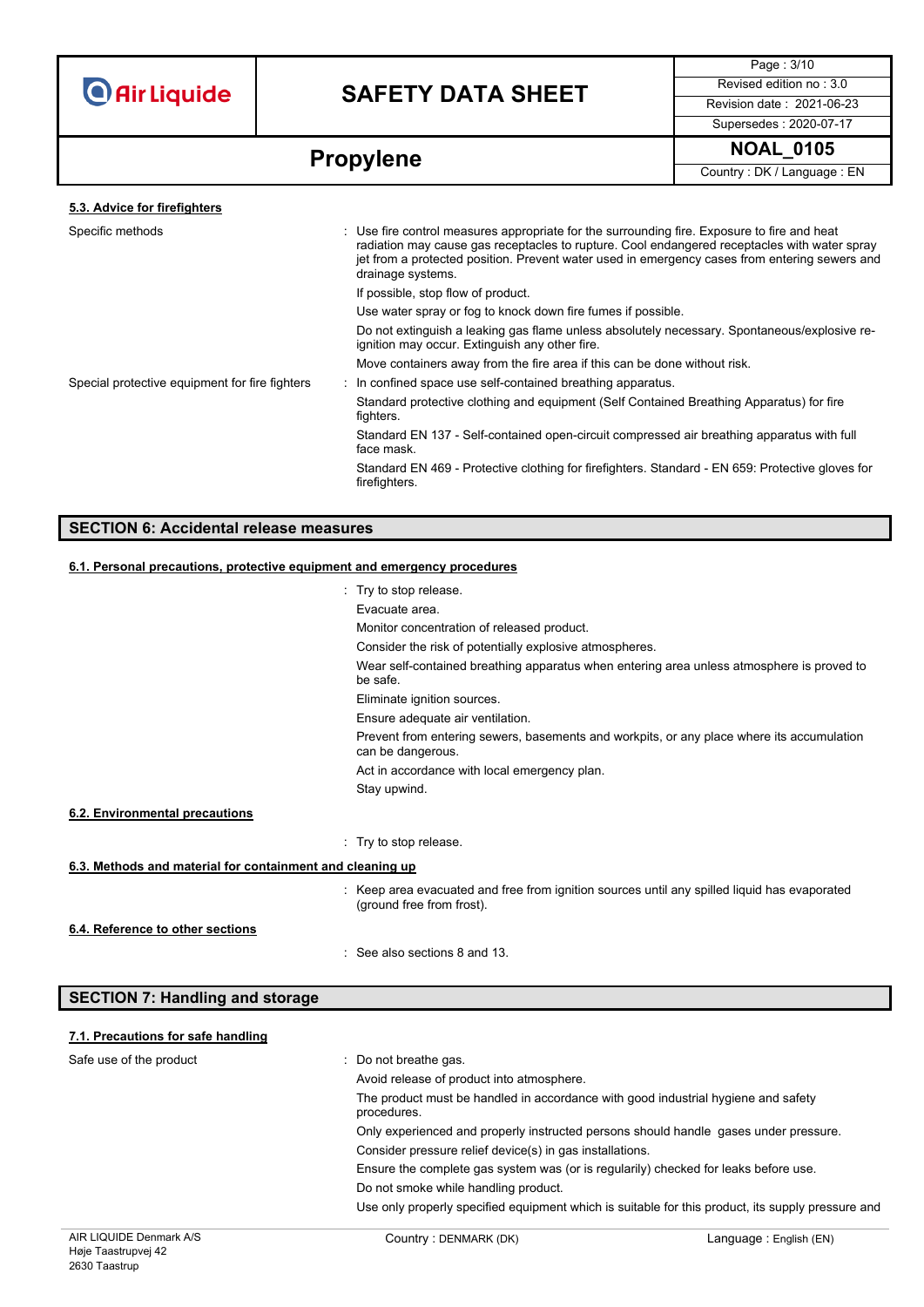# **SAFETY DATA SHEET** Revised edition no : 3.0

Supersedes : 2020-07-17

Page : 4/10

**Propylene NOAL\_0105 Propylene** Country: DK / Language : EN

|                                                                   | temperature. Contact your gas supplier if in doubt.                                                                                                              |
|-------------------------------------------------------------------|------------------------------------------------------------------------------------------------------------------------------------------------------------------|
|                                                                   | Avoid suck back of water, acid and alkalis.                                                                                                                      |
|                                                                   | Assess the risk of potentially explosive atmospheres and the need for explosion-proof<br>equipment.                                                              |
|                                                                   | Purge air from system before introducing gas.                                                                                                                    |
|                                                                   | Take precautionary measures against static discharge.                                                                                                            |
|                                                                   | Keep away from ignition sources (including static discharges).                                                                                                   |
|                                                                   | Consider the use of only non-sparking tools.                                                                                                                     |
|                                                                   | Ensure equipment is adequately earthed.                                                                                                                          |
| Safe handling of the gas receptacle                               | Refer to supplier's container handling instructions.                                                                                                             |
|                                                                   | Do not allow backfeed into the container.                                                                                                                        |
|                                                                   | Protect containers from physical damage; do not drag, roll, slide or drop.                                                                                       |
|                                                                   | When moving cylinders, even for short distances, use a cart (trolley, hand truck, etc.) designed<br>to transport cylinders.                                      |
|                                                                   | Leave valve protection caps in place until the container has been secured against either a wall<br>or bench or placed in a container stand and is ready for use. |
|                                                                   | If user experiences any difficulty operating valve discontinue use and contact supplier.                                                                         |
|                                                                   | Never attempt to repair or modify container valves or safety relief devices.                                                                                     |
|                                                                   | Damaged valves should be reported immediately to the supplier.                                                                                                   |
|                                                                   | Keep container valve outlets clean and free from contaminants particularly oil and water.                                                                        |
|                                                                   | Replace valve outlet caps or plugs and container caps where supplied as soon as container is<br>disconnected from equipment.                                     |
|                                                                   | Close container valve after each use and when empty, even if still connected to equipment.                                                                       |
|                                                                   | Never attempt to transfer gases from one cylinder/container to another.                                                                                          |
|                                                                   | Never use direct flame or electrical heating devices to raise the pressure of a container.                                                                       |
|                                                                   | Do not remove or deface labels provided by the supplier for the identification of the content of<br>the container.                                               |
|                                                                   | Suck back of water into the container must be prevented.                                                                                                         |
|                                                                   | Open valve slowly to avoid pressure shock.                                                                                                                       |
| 7.2. Conditions for safe storage, including any incompatibilities |                                                                                                                                                                  |
|                                                                   | : Observe all regulations and local requirements regarding storage of containers.                                                                                |
|                                                                   | Containers should not be stored in conditions likely to encourage corrosion.                                                                                     |
|                                                                   | Container valve guards or caps should be in place.                                                                                                               |
|                                                                   | Containers should be stored in the vertical position and properly secured to prevent them from<br>falling over.                                                  |
|                                                                   | Stored containers should be periodically checked for general condition and leakage.                                                                              |
|                                                                   | Keep container below 50°C in a well ventilated place.                                                                                                            |
|                                                                   | Store containers in location free from fire risk and away from sources of heat and ignition.                                                                     |
|                                                                   | Keep away from combustible materials.                                                                                                                            |
|                                                                   | Segregate from oxidant gases and other oxidants in store.                                                                                                        |
|                                                                   | All electrical equipment in the storage areas should be compatible with the risk of a potentially<br>explosive atmosphere.                                       |
| 7.3. Specific end use(s)                                          |                                                                                                                                                                  |

### : None.

## **SECTION 8: Exposure controls/personal protection**

### **8.1. Control parameters**

| <b>Propylene (115-07-1)</b>                   |                      |  |
|-----------------------------------------------|----------------------|--|
| <b>Denmark - Occupational Exposure Limits</b> |                      |  |
| Local name                                    | Propen (Propylen)    |  |
| Grænseværdi (8 timer) (mg/m <sup>3</sup> )    | $172 \text{ ma/m}^3$ |  |
| Grænseværdi (8 timer) (ppm)                   | $100$ ppm            |  |
| Anmærkninger (DK)                             | (2002)               |  |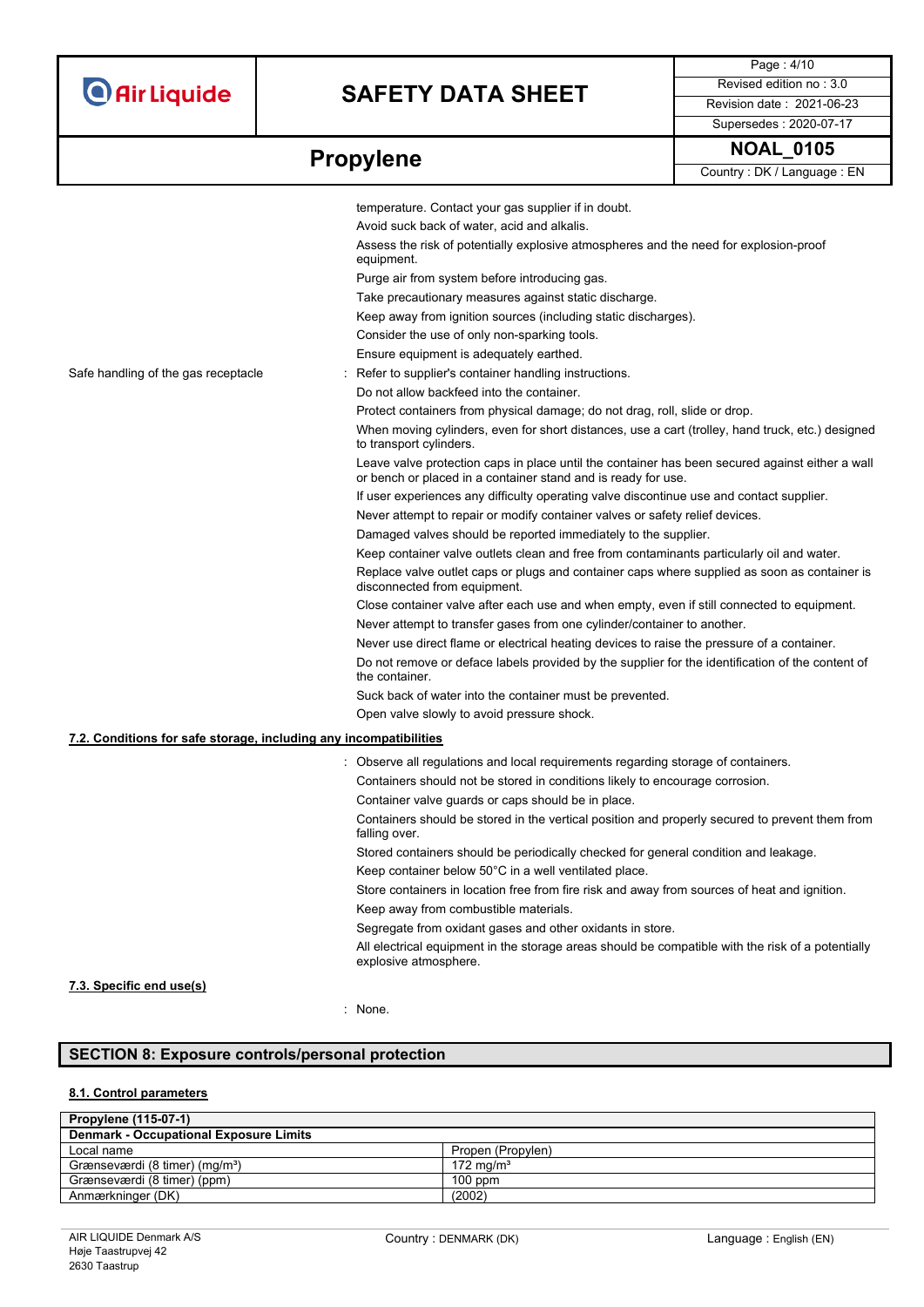# **SAFETY DATA SHEET** Revised edition no : 3.0

Page : 5/10

## Supersedes : 2020-07-17

**Propylene** NOAL\_0105

| <b>Propylene (115-07-1)</b>                   |                       |
|-----------------------------------------------|-----------------------|
| <b>Denmark - Occupational Exposure Limits</b> |                       |
| Local name                                    | Propen (Propylen)     |
| Grænseværdi (8 timer) (mg/m <sup>3</sup> )    | 172 ma/m <sup>3</sup> |
| Grænseværdi (8 timer) (ppm)                   | $100$ ppm             |
| Anmærkninger (DK)                             | (2002)                |

| Propylene (115-07-1)                    |                         |
|-----------------------------------------|-------------------------|
| DNEL: Derived no effect level (Workers) |                         |
| Acute - local effects, inhalation       | $860$ mg/m <sup>3</sup> |
| Acute - systemic effects, inhalation    | $860$ mg/m <sup>3</sup> |
| Propylene (115-07-1)                    |                         |
| DNEL: Derived no effect level (Workers) |                         |
| Acute - local effects, inhalation       | $860$ mg/m <sup>3</sup> |
| Acute - systemic effects, inhalation    | 860 mg/m <sup>3</sup>   |
|                                         |                         |
| Propylene (115-07-1)                    |                         |
| PNEC: Predicted no effect concentration |                         |
| Aqua (freshwater)                       | $1.38$ mg/l             |
| Aqua (marine water)                     | $1.38$ mg/l             |
| Propylene (115-07-1)                    |                         |
| PNEC: Predicted no effect concentration |                         |
| Agua (freshwater)                       | $1.38$ mg/l             |
| Aqua (marine water)                     | $1.38$ mg/l             |

**8.2. Exposure controls**

#### **8.2.1. Appropriate engineering controls**

: Provide adequate general and local exhaust ventilation. Product to be handled in a closed system. Systems under pressure should be regularily checked for leakages. Ensure exposure is below occupational exposure limits (where available). Gas detectors should be used when flammable gases/vapours may be released. Consider the use of a work permit system e.g. for maintenance activities.

#### **8.2.2. Individual protection measures, e.g. personal protective equipment**

|                          | following recommendations should be considered:                                                                                                                                                                                                                                                                                                                                                                                                                                                                                                                                | . A risk assessment should be conducted and documented in each work area to assess the risks<br>related to the use of the product and to select the PPE that matches the relevant risk. The<br>PPE compliant to the recommended EN/ISO standards should be selected. |
|--------------------------|--------------------------------------------------------------------------------------------------------------------------------------------------------------------------------------------------------------------------------------------------------------------------------------------------------------------------------------------------------------------------------------------------------------------------------------------------------------------------------------------------------------------------------------------------------------------------------|----------------------------------------------------------------------------------------------------------------------------------------------------------------------------------------------------------------------------------------------------------------------|
| • Eye/face protection    | : Wear goggles when transfilling or breaking transfer connections.<br>Standard EN 166 - Personal eye-protection - specifications.                                                                                                                                                                                                                                                                                                                                                                                                                                              |                                                                                                                                                                                                                                                                      |
| • Skin protection        |                                                                                                                                                                                                                                                                                                                                                                                                                                                                                                                                                                                |                                                                                                                                                                                                                                                                      |
| - Hand protection        | : Wear working gloves when handling gas containers.                                                                                                                                                                                                                                                                                                                                                                                                                                                                                                                            |                                                                                                                                                                                                                                                                      |
|                          | Standard EN 388 - Protective gloves against mechanical risk.                                                                                                                                                                                                                                                                                                                                                                                                                                                                                                                   |                                                                                                                                                                                                                                                                      |
|                          |                                                                                                                                                                                                                                                                                                                                                                                                                                                                                                                                                                                | Wear cold insulating gloves when transfilling or breaking transfer connections.                                                                                                                                                                                      |
|                          | Standard EN 511 - Cold insulating gloves.                                                                                                                                                                                                                                                                                                                                                                                                                                                                                                                                      |                                                                                                                                                                                                                                                                      |
| - Other                  | Consider the use of flame resistant anti-static safety clothing.<br>Standard EN ISO 14116 - Limited flame spread materials.<br>Standard EN 1149-5 - Protective clothing: Electrostatic properties.<br>Wear safety shoes while handling containers.                                                                                                                                                                                                                                                                                                                             | Standard EN ISO 20345 - Personal protective equipment - Safety footwear.                                                                                                                                                                                             |
| • Respiratory protection | Gas filters may be used if all surrounding conditions e.g. type and concentration of the<br>contaminant(s) and duration of use are known.<br>Use gas filters with full face mask, where exposure limits may be exceeded for a short-term<br>period, e.g. connecting or disconnecting containers.<br>Recommended: Filter AX (brown).<br>Gas filters do not protect against oxygen deficiency.<br>Standard EN 14387 - Gas filter(s), combined filter(s) and standard EN136, full face masks.<br>Self contained breathing apparatus is recommended, where unknown exposure may be |                                                                                                                                                                                                                                                                      |
| AIR LIQUIDE Denmark A/S  | Country: DENMARK (DK)                                                                                                                                                                                                                                                                                                                                                                                                                                                                                                                                                          | Language: English (EN)                                                                                                                                                                                                                                               |
|                          |                                                                                                                                                                                                                                                                                                                                                                                                                                                                                                                                                                                |                                                                                                                                                                                                                                                                      |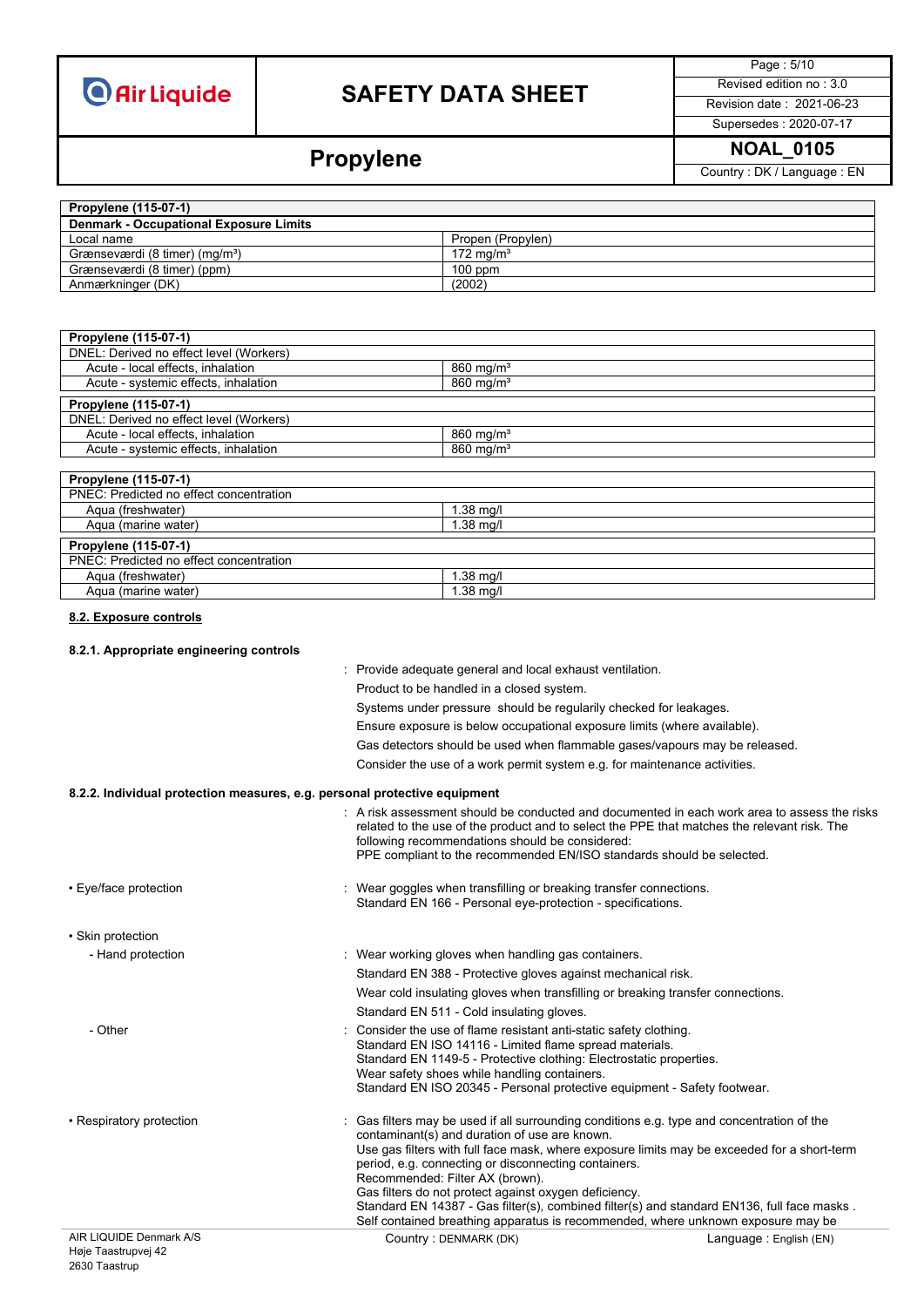# **SAFETY DATA SHEET** Revised edition no : 3.0

Page : 6/10 Supersedes : 2020-07-17

**Propylene NOAL\_0105 Propylene Propylene** 

• Thermal hazards : None in addition to the above sections.

#### **8.2.3. Environmental exposure controls**

: Refer to local regulations for restriction of emissions to the atmosphere. See section 13 for specific methods for waste gas treatment.

expected, e.g. during maintenance activities on installation systems.

### **SECTION 9: Physical and chemical properties**

#### **9.1. Information on basic physical and chemical properties**

#### Appearance

| Physical state at 20°C / 101.3kPa<br>٠          | : Gas                                                                                                     |
|-------------------------------------------------|-----------------------------------------------------------------------------------------------------------|
| Colour                                          | Colourless.                                                                                               |
| Odour                                           | : Stenchant often added. Sweetish. Poor warning properties at low concentrations.                         |
| Odour threshold                                 | Odour threshold is subjective and inadequate to warn of overexposure.                                     |
| рH                                              | : Not applicable for gases and gas mixtures.                                                              |
| Melting point / Freezing point                  | $: -185 °C$                                                                                               |
| Boiling point                                   | : $-47.7$ °C                                                                                              |
| Flash point                                     | : Not applicable for gases and gas mixtures.                                                              |
| Evaporation rate                                | Not applicable for gases and gas mixtures.                                                                |
| Flammability (solid, gas)                       | : Extremely flammable gas                                                                                 |
| <b>Explosive limits</b>                         | $1.8 - 11.2$ vol %                                                                                        |
| Vapour pressure [20°C]                          | : $10.2 \text{ bar(a)}$                                                                                   |
| Vapour pressure [50°C]                          | $20.5 \text{ bar(a)}$                                                                                     |
| Vapour density                                  | : Not applicable.                                                                                         |
| Relative density, liquid (water=1)              | : 0.6                                                                                                     |
| Relative density, gas (air=1)                   | : 1.5                                                                                                     |
| Water solubility                                | $: 384$ mg/l                                                                                              |
| Partition coefficient n-octanol/water (Log Kow) | : 1.77                                                                                                    |
| Auto-ignition temperature                       | : 485 °C                                                                                                  |
| Decomposition temperature                       | Not applicable.                                                                                           |
| Viscosity                                       | No reliable data available.                                                                               |
| <b>Explosive properties</b>                     | : Not applicable.                                                                                         |
| Oxidising properties                            | : Not applicable.                                                                                         |
| 9.2. Other information                          |                                                                                                           |
| Molar mass                                      | 42 g/mol                                                                                                  |
| Critical temperature [°C]                       | 92.4 °C                                                                                                   |
| Other data                                      | Gas/vapour heavier than air. May accumulate in confined spaces, particularly at or below<br>ground level. |

### **SECTION 10: Stability and reactivity**

#### **10.1. Reactivity**

**10.2. Chemical stability**

: No reactivity hazard other than the effects described in sub-sections below.

: May polymerise.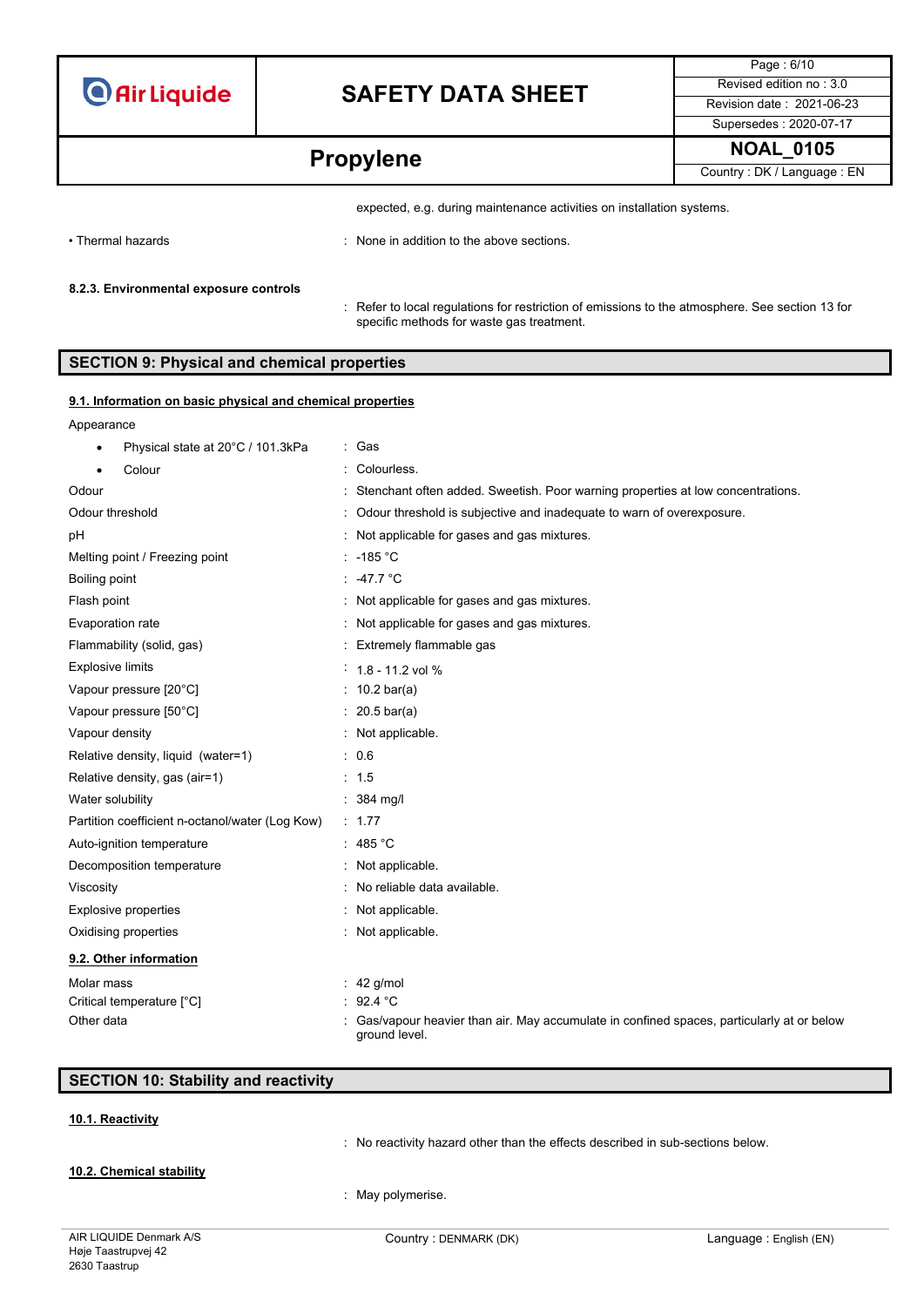## **SAFETY DATA SHEET** Revised edition no : 3.0

Page : 7/10 Supersedes : 2020-07-17

**Propylene** NOAL\_0105 **10.3. Possibility of hazardous reactions** : Can form explosive mixture with air. May react violently with oxidants. **10.4. Conditions to avoid** : Keep away from heat/sparks/open flames/hot surfaces. – No smoking. Avoid moisture in installation systems. **10.5. Incompatible materials** : Air, Oxidisers. For additional information on compatibility refer to ISO 11114. **10.6. Hazardous decomposition products**

> : Under normal conditions of storage and use, hazardous decomposition products should not be produced.

### **SECTION 11: Toxicological information**

| 11.1. Information on toxicological effects |                                              |
|--------------------------------------------|----------------------------------------------|
| <b>Acute toxicity</b>                      | No toxicological effects from this product.  |
| Skin corrosion/irritation                  | : No known effects from this product.        |
| Serious eye damage/irritation              | : No known effects from this product.        |
| Respiratory or skin sensitisation          | : No known effects from this product.        |
| Germ cell mutagenicity                     | : No known effects from this product.        |
| Carcinogenicity                            | : No known effects from this product.        |
| <b>Reproductive toxicity</b>               | $\mathbf{r}$                                 |
| Toxic for reproduction: Fertility          | : No known effects from this product.        |
| Toxic for reproduction: unborn child       | : No known effects from this product.        |
| <b>STOT-single exposure</b>                | : No known effects from this product.        |
| <b>STOT-repeated exposure</b>              | : No known effects from this product.        |
| <b>Aspiration hazard</b>                   | : Not applicable for gases and gas mixtures. |

### **SECTION 12: Ecological information**

#### **12.1. Toxicity**

| Assessment                      | : Classification criteria are not met. |
|---------------------------------|----------------------------------------|
| EC50 48h - Daphnia magna [mg/l] | $\therefore$ 28.2 mg/l                 |
| $EC50$ 72h - Algae $[mg/l]$     | : No data available.                   |
| EC50 96h Algae [mg/l]           | $\therefore$ 12.1 mg/l                 |
| LC50 96 h - Fish [mg/l]         | $: 51.7$ mg/l                          |
| Desputano $(AAE \cap ZA)$       |                                        |

| Propylene (115-07-1)            |                    |
|---------------------------------|--------------------|
| EC50 48h - Daphnia magna [mq/l] | 28.2 ma/l          |
| EC50 72h - Algae [mg/l]         | No data available. |
| EC50 96h Algae [mg/l]           | 12.1 ma/l          |
| $LC5096 h - Fish [mq/II]$       | 51.7 ma/l          |
|                                 |                    |

#### **12.2. Persistence and degradability**

#### Assessment **in the substance is readily biodegradable**. Unlikely to persist.

#### **12.3. Bioaccumulative potential**

Assessment : Not expected to bioaccumulate due to the low log Kow (log Kow < 4).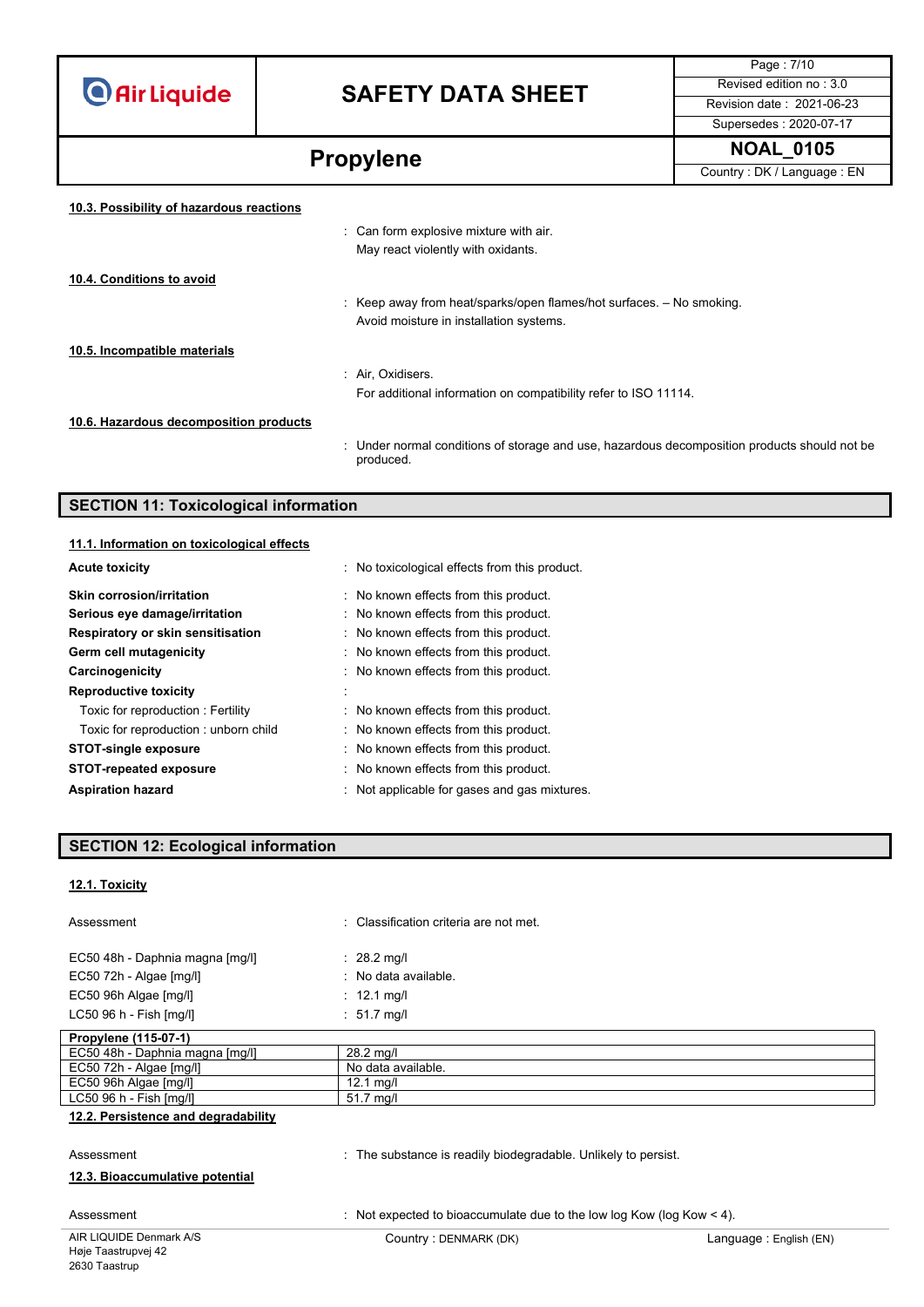# **SAFETY DATA SHEET** Revised edition no : 3.0

Page : 8/10 Supersedes : 2020-07-17

**Propylene** NOAL\_0105

|                                          | Refer to section 9.                                                                                                               |
|------------------------------------------|-----------------------------------------------------------------------------------------------------------------------------------|
| 12.4. Mobility in soil                   |                                                                                                                                   |
| Assessment                               | : Because of its high volatility, the product is unlikely to cause ground or water pollution.<br>Partition into soil is unlikely. |
| 12.5. Results of PBT and vPvB assessment |                                                                                                                                   |
| Assessment                               | $\therefore$ Not classified as PBT or vPvB.                                                                                       |
| 12.6. Other adverse effects              |                                                                                                                                   |
| Other adverse effects                    | : No known effects from this product.                                                                                             |
| Effect on the ozone layer                | : None.                                                                                                                           |
| Effect on global warming                 | : No known effects from this product.                                                                                             |

### **SECTION 13: Disposal considerations**

#### **13.1. Waste treatment methods**

|                                                                                       | Contact supplier if guidance is required.                                                                                                                                     |
|---------------------------------------------------------------------------------------|-------------------------------------------------------------------------------------------------------------------------------------------------------------------------------|
|                                                                                       | Do not discharge into areas where there is a risk of forming an explosive mixture with air.<br>Waste gas should be flared through a suitable burner with flash back arrestor. |
|                                                                                       | Do not discharge into any place where its accumulation could be dangerous.                                                                                                    |
|                                                                                       | Ensure that the emission levels from local regulations or operating permits are not exceeded.                                                                                 |
|                                                                                       | Refer to the EIGA code of practice Doc.30 "Disposal of Gases", downloadable at<br>http://www.eiga.org for more guidance on suitable disposal methods.                         |
|                                                                                       | Return unused product in original container to supplier.                                                                                                                      |
| List of hazardous waste codes (from<br>Commission Decision 2000/532/EC as<br>amended) | $\therefore$ 16 05 04 $^*$ : Gases in pressure containers (including halons) containing hazardous substances.                                                                 |
| 13.2. Additional information                                                          |                                                                                                                                                                               |

: External treatment and disposal of waste should comply with applicable local and/or national regulations.

| <b>SECTION 14: Transport information</b> |                             |  |
|------------------------------------------|-----------------------------|--|
| 14.1. UN number                          |                             |  |
| UN-No.                                   | : 1077                      |  |
| 14.2. UN proper shipping name            |                             |  |
| Transport by road/rail (ADR/RID)         | <b>PROPYLENE</b>            |  |
| Transport by air (ICAO-TI / IATA-DGR)    | · Propylene                 |  |
| Transport by sea (IMDG)                  | <b>PROPYLENE</b>            |  |
| 14.3. Transport hazard class(es)         |                             |  |
| Labelling                                | 四<br>2.1 : Flammable gases. |  |
| Transport by road/rail (ADR/RID)         |                             |  |
| Class                                    | $\therefore$ 2              |  |
| Classification code                      | : 2F                        |  |
| Hazard identification number             | : 23                        |  |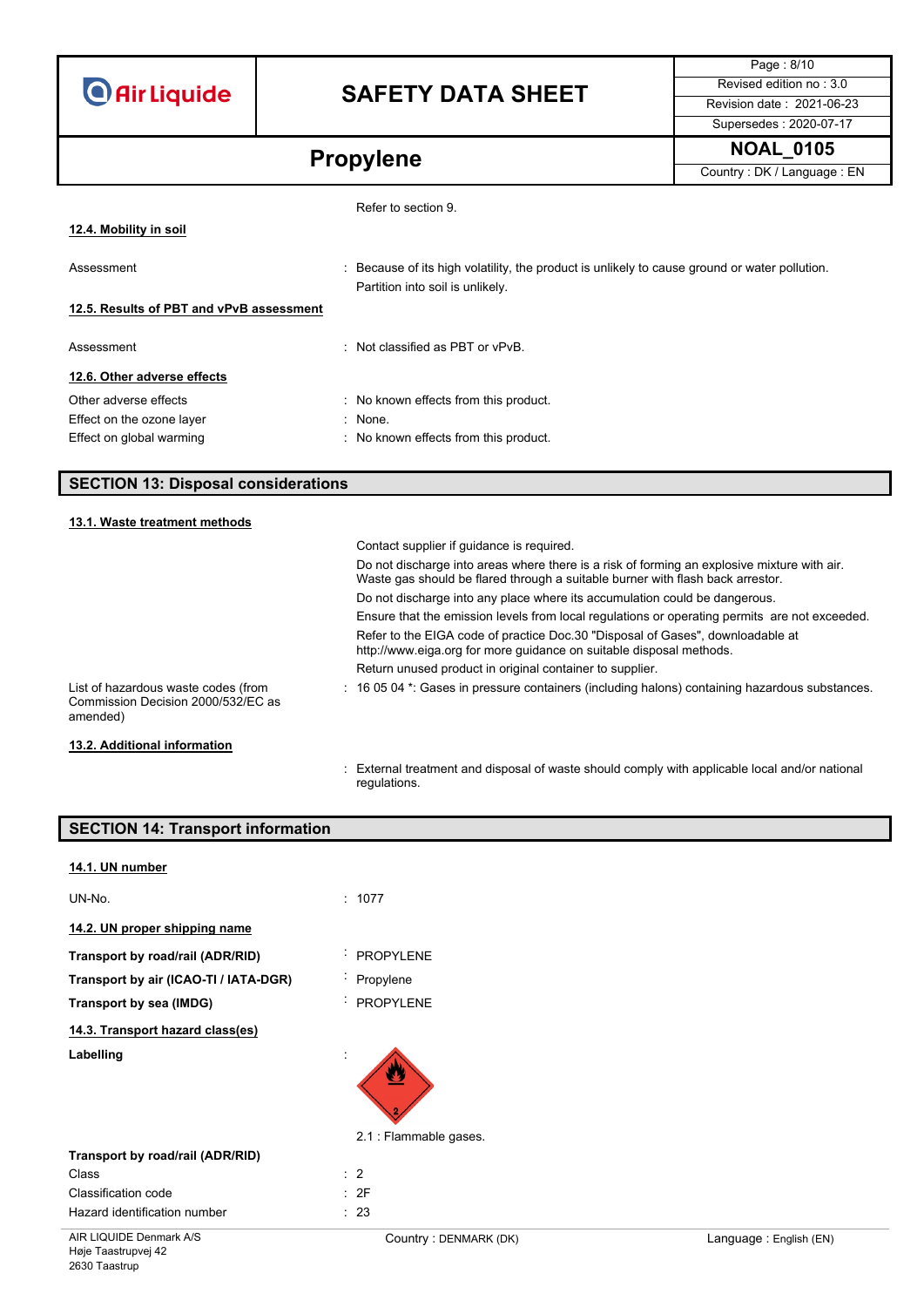

# **SAFETY DATA SHEET** Revised edition no : 3.0

Tunnel Restriction : B/D - Tank carriage : Passage forbidden through tunnels of category B, C, D and E. Other

Page : 9/10 Supersedes : 2020-07-17

# **Propylene** NOAL\_0105

|                                                                          | carriage: Passage forbidden through tunnels of category D and E                                                                          |
|--------------------------------------------------------------------------|------------------------------------------------------------------------------------------------------------------------------------------|
| Transport by air (ICAO-TI / IATA-DGR)                                    |                                                                                                                                          |
| Class / Div. (Sub. risk(s))                                              | : 2.1                                                                                                                                    |
| Transport by sea (IMDG)                                                  |                                                                                                                                          |
| Class / Div. (Sub. risk(s))                                              | : 2.1                                                                                                                                    |
| Emergency Schedule (EmS) - Fire                                          | $: F-D$                                                                                                                                  |
| Emergency Schedule (EmS) - Spillage                                      | ∴ S-U                                                                                                                                    |
| 14.4. Packing group                                                      |                                                                                                                                          |
| Transport by road/rail (ADR/RID)                                         | Not established.                                                                                                                         |
| Transport by air (ICAO-TI / IATA-DGR)                                    | Not established.                                                                                                                         |
| Transport by sea (IMDG)                                                  | Not established.                                                                                                                         |
| 14.5. Environmental hazards                                              |                                                                                                                                          |
| Transport by road/rail (ADR/RID)                                         | None.<br>÷                                                                                                                               |
| Transport by air (ICAO-TI / IATA-DGR)                                    | : None.                                                                                                                                  |
| Transport by sea (IMDG)                                                  | $\sim$<br>None.                                                                                                                          |
| 14.6. Special precautions for user                                       |                                                                                                                                          |
| Packing Instruction(s)                                                   |                                                                                                                                          |
| Transport by road/rail (ADR/RID)                                         | : P200                                                                                                                                   |
| Transport by air (ICAO-TI / IATA-DGR)                                    |                                                                                                                                          |
| Passenger and Cargo Aircraft                                             | : Forbidden.                                                                                                                             |
| Cargo Aircraft only                                                      | : 200.                                                                                                                                   |
| Transport by sea (IMDG)                                                  | : P200                                                                                                                                   |
| Special transport precautions                                            | : Avoid transport on vehicles where the load space is not separated from the driver's<br>compartment.                                    |
|                                                                          | Ensure vehicle driver is aware of the potential hazards of the load and knows what to do in the<br>event of an accident or an emergency. |
|                                                                          | Before transporting product containers:                                                                                                  |
|                                                                          | - Ensure there is adequate ventilation.                                                                                                  |
|                                                                          | - Ensure that containers are firmly secured.                                                                                             |
|                                                                          | - Ensure valve is closed and not leaking.                                                                                                |
|                                                                          | - Ensure valve outlet cap nut or plug (where provided) is correctly fitted.                                                              |
|                                                                          | - Ensure valve protection device (where provided) is correctly fitted.                                                                   |
| 14.7. Transport in bulk according to Annex II of Marpol and the IBC Code |                                                                                                                                          |
|                                                                          | : Not applicable.                                                                                                                        |

### **SECTION 15: Regulatory information**

#### **15.1. Safety, health and environmental regulations/legislation specific for the substance or mixture**

### **EU-Regulations**

| Restrictions on use                                 | $:$ None.                                             |
|-----------------------------------------------------|-------------------------------------------------------|
| Seveso Directive : 2012/18/EU (Seveso III)          | : Listed.                                             |
| <b>National regulations</b><br>National legislation | : Ensure all national/local regulations are observed. |

### **Denmark**